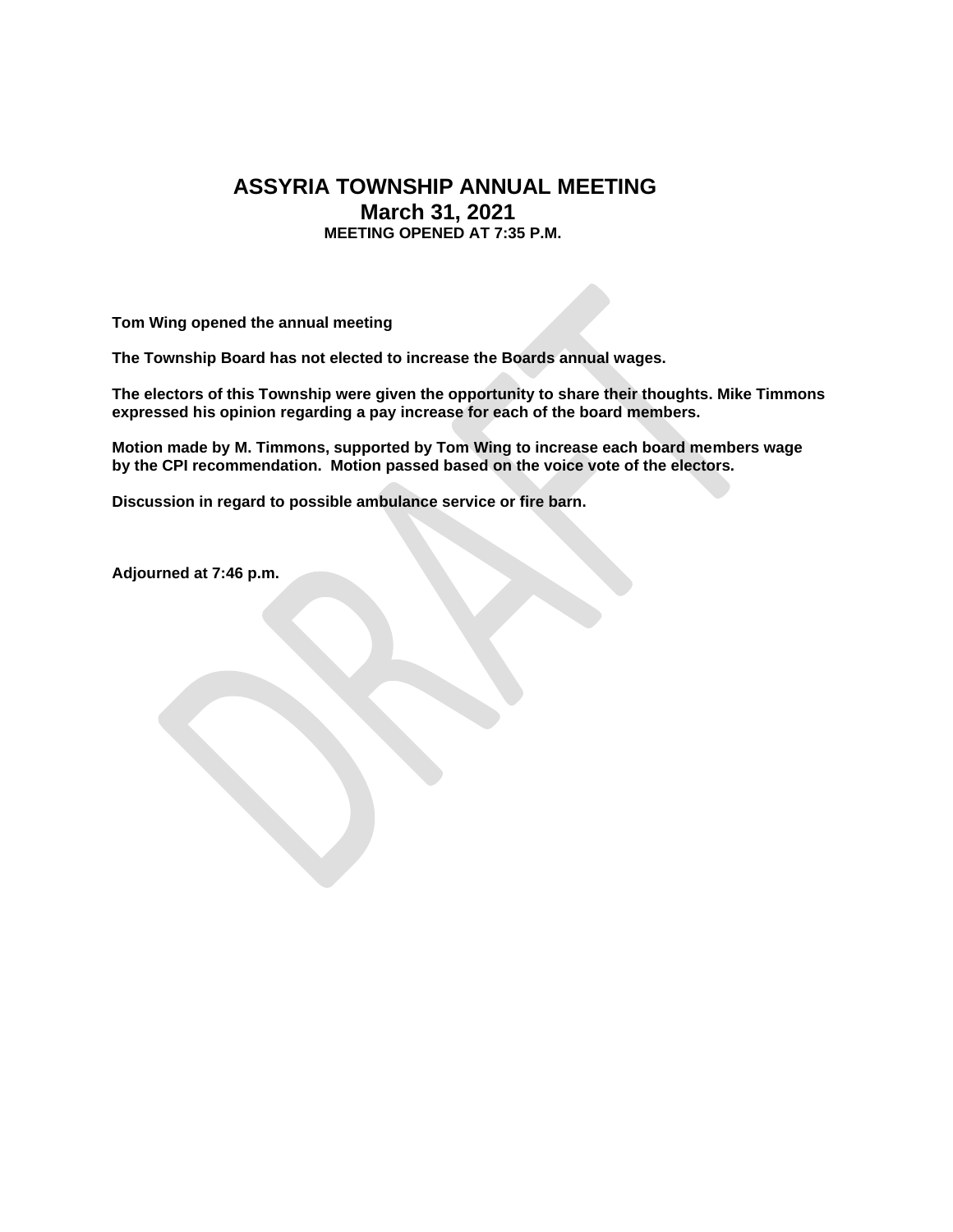# ASSYRIA TOWNSHIP FY2022 BUDGET HEARING at the Assyria Township Hall on March 31, 2021. The meeting was called to order at 7:48 P.M.

Members present: T. Wing, Terry Ryder-Stephens, Z. Haralson and A. Terry

PUBLIC COMMENT:

Mike Timmons gave his thoughts, opinion and advice in regard to the budget.

Motion made by A. Terry, supported by T. Ryder-Stephens to approve the 21-22 annual budget at the May 3rd, 2021 regular board meeting, once all of the suggestions have been made to the budget.

All members vote yes.

Meeting adjourned at 8:15 P.M.

Moved on to the regular board meeting.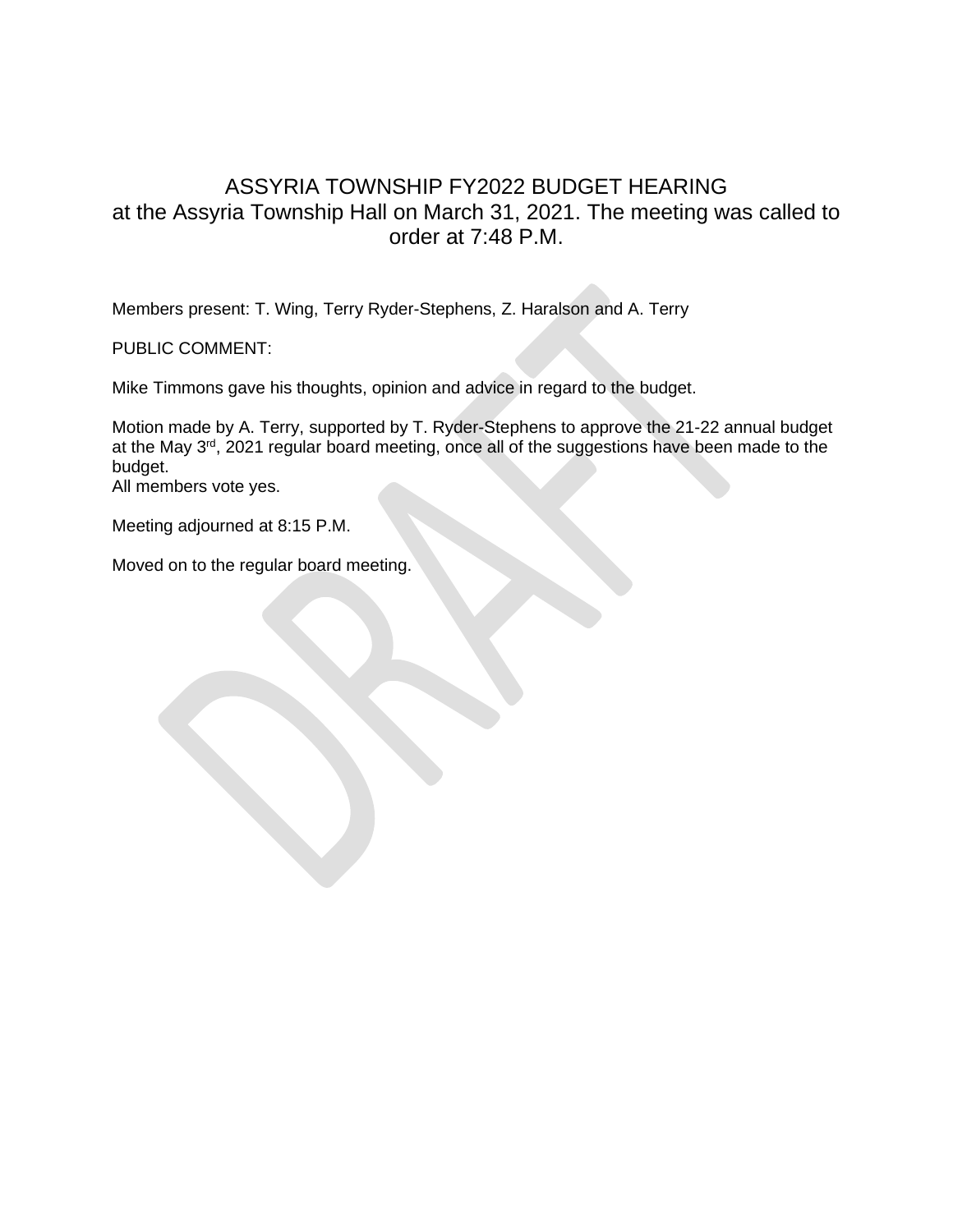## Assyria Township Board Minutes March 31, 2021

A regular meeting of the Assyria Township Board was held at the Assyria Township Hall on, March 31, 2021. The meeting was called to order at 8:16 p.m. and the Pledge of Allegiance was recited prior to starting the annual meeting.

Members present: T. Wing, T. Ryder-Stephens, Z. Haralson and A. Terry

COUNTY COMMISSIONER: Absent

PUBLIC COMMENT: None

CLERK:

Motion made by A. Terry, supported by T. Ryder-Stephens to approve the minutes. All members vote yes.

There will not be an election in May for Assyria Township residents. With the help of the Bellevue Fire Department 55 food boxes were pasted out on March 6<sup>th</sup>. If anyone knows of someone in need please contact the clerk.

Motion made by A. Terry, supported by T. Ryder-Stephens to retain Walker Fluke and Sheldon to conduct the Township's audit. All members vote yes.

TREASURER: Presented current certificate of deposit interest rates. The Township has been up graded to high speed internet.

Motion made by T. Ryder-Stephens, supported by T. Wing to pay the bills. All members vote yes

Trustee: Z. Haralson:

Discussion in regard to property on Woods road.